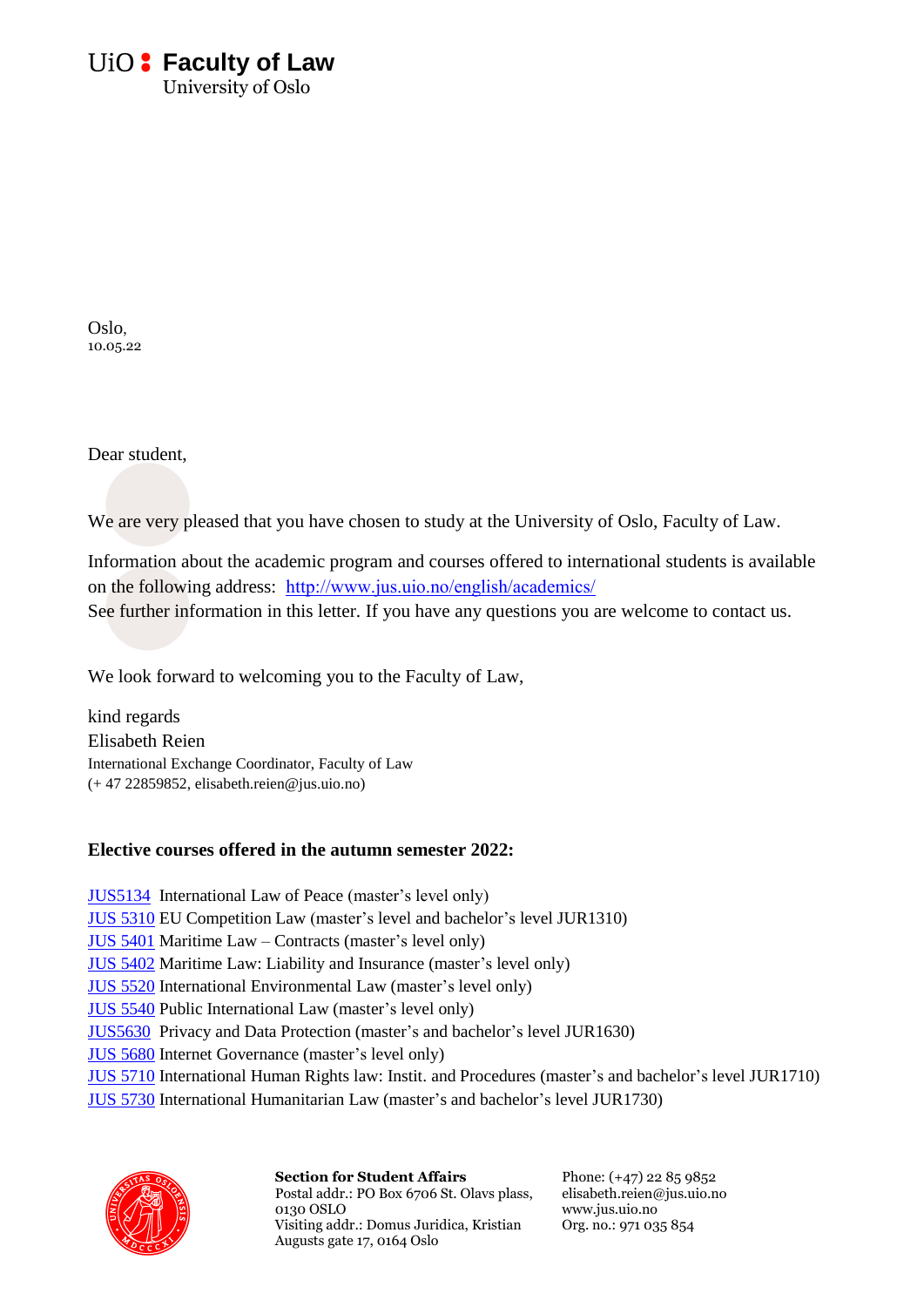[JUS 5880](http://www.uio.no/studier/emner/jus/jus/JUS5850/) Financial Market Law and Regulation (master's and bachelor's level JUR1880) [JUS5850](https://www.uio.no/studier/emner/jus/jus/JUS5850/h18/index.html) International Trade Law (master's level only)

[KRIM4952](https://www.uio.no/studier/emner/jus/ikrs/KRIM4952/) A Criminology of Globalization ( master KRIM4952 and bachelor KRIM2952) [KRIM4957](http://www.uio.no/studier/emner/jus/ikrs/KRIM4957/) Surveillance: Data, technologies, practices (master KRIM4957 and bachelor KRIM 2957) [KRIM4962](https://www.uio.no/studier/emner/jus/ikrs/KRIM4962/index.html) The Sociology of legal and illegal druguse (master KRIM4962 and bachelor KRIM2962)

[HUMR5133](http://www.uio.no/studier/emner/jus/humanrights/HUMR5133/) Business and Human Rights

In some cases you will need to be registered manually for courses. For registration in the HUMR courses we recommend strongly that students have a good knowledge of Human Rights. You may contact [elisabeth.reien@jus.uio.no](elisabeth.reien@jus.uio.no%20) for manual registration.

# **Courses and course registration**

Law students on the Erasmus programme/bilateral agreements and Nord-Plus students who have completed two years of law studies or more are welcome to register for exams at master's level. Our national law students register for law electives at master's level when they have completed the 3rd year of their 5 year integrated master degree. Please check with your exchange coordinator at your home university whether you should take courses at bachelor's or master's level. (A number of courses are available at master's level only, see the list)

You are expected to choose at least **three full courses in one semester** (30 ECTS= full study load). The Faculty does reserve the right to cancel options if the number of students wishing to follow the course is insufficient. The semester pages will be updated from the end of May for courses offered in the autumn semester 2022. We offer different courses in the spring semester 2023. (updated by 1 December 2022, see previous spring courses 2022)

<https://www.uio.no/studier/emner/jus/jus/?filter.teaching-language=english&filter.semester=v22>

Law electives offered in Norwegian may also be of interest to Nordic students.

Studentweb opens **1 June** for on-line course registrations. Criminology courses and courses offered at several of the other faculties have often limited capacity, so we advise you to check/register quickly on-line to have a better opportunity to be admitted to courses.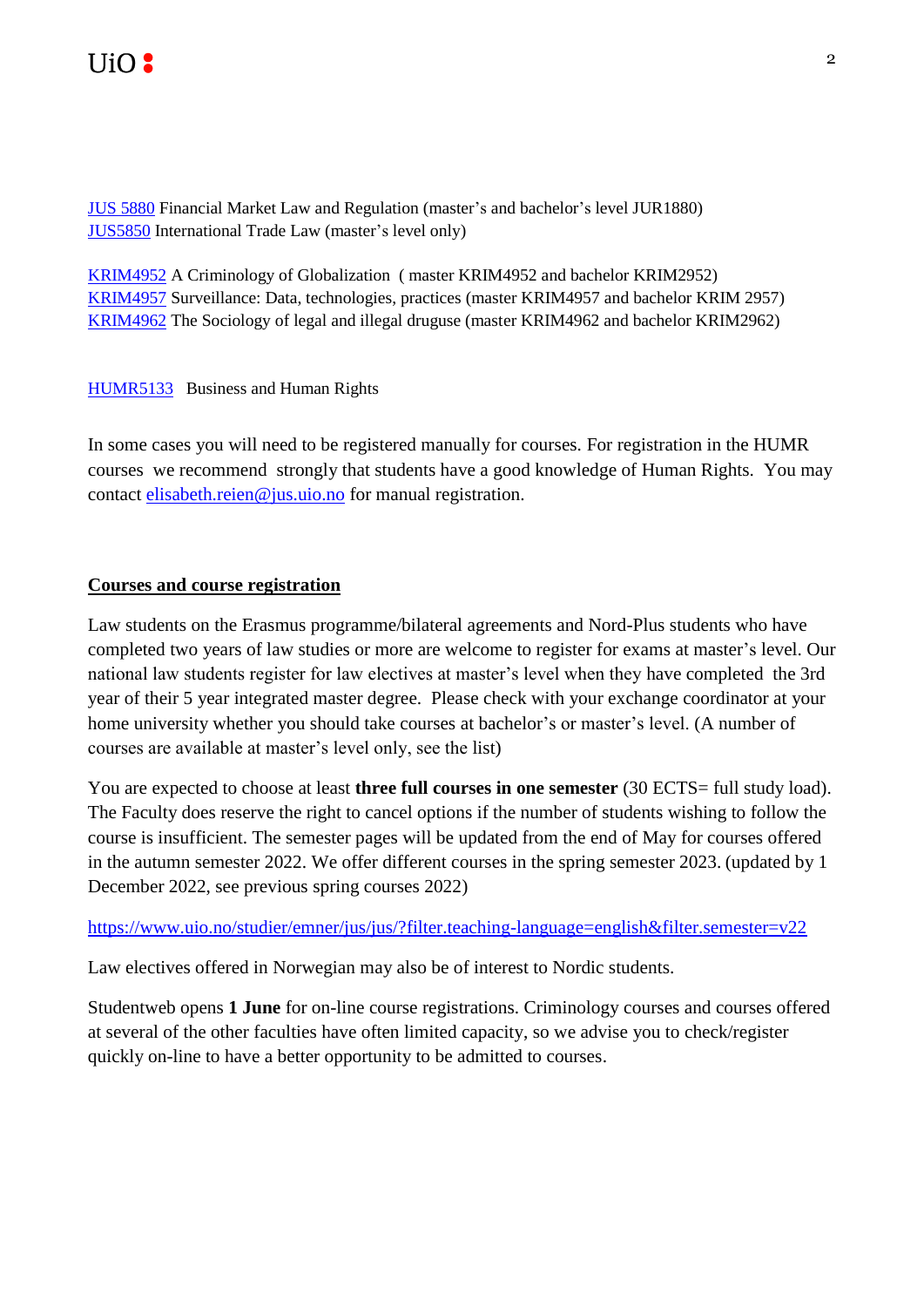

Course pre-registration in the Nomination web is not binding; you are free to make changes when you register on-line. The **deadline for final registration for courses and exams** for the autumn semester 2022 (done online in studentweb) is **September 1 st .**

## **Learning agreement :**

Please check with your home university if they use the new digital system for Learning agreements "OLA "or the paper- based/pdf L.A. If OLA is used we will confirm your learning agreement in the Erasmus Dashboard. If paper (PDF) –based, check which documents you should bring/send and we will then sign them.

You may have your paper-based/pdf learning agreement signed by sending it to the Info Centre at the Faculty of law: [info@jus.uio.no](mailto:info@jus.uio.no) or to [elisabeth.reien@jus.uio.no.](mailto:elisabeth.reien@jus.uio.no) See the enclosed list with courses offered in the autumn semester 2022.

Arrival/departure forms will be signed at the Info-Center in Domus Juridica.

### **Orientation meetings**

The semester start week for all new international students **starts [August 15](https://www.uio.no/english/studies/start-of-studies/)**

The semester start programme organized by [ELSA](https://elsa.no/english/) will take place in the semester start week 15-19 August, and we will inform as soon as the programme is completed.

The Faculty of Law welcomes you to an **orientation meeting Tuesday 23 of August, 10:00 (Aud 4, Domus Academica).** Important information on studying at the Faculty of Law will be given at this meeting. Most lectures start in week 35 (check the time table for website for all courses) and examinations will take place in November/December.

#### **Introduction seminar for law students 29 August, Aud 2, DJ (12.15- 14.00)**

This is an open seminar for law students (not compulsory). The objective of the seminar is to introduce international and Norwegian students to legal systems. The Seminar is held by Professor Alla Pozdnakova and is highly recommended. Further information about this seminar will be sent to you later.